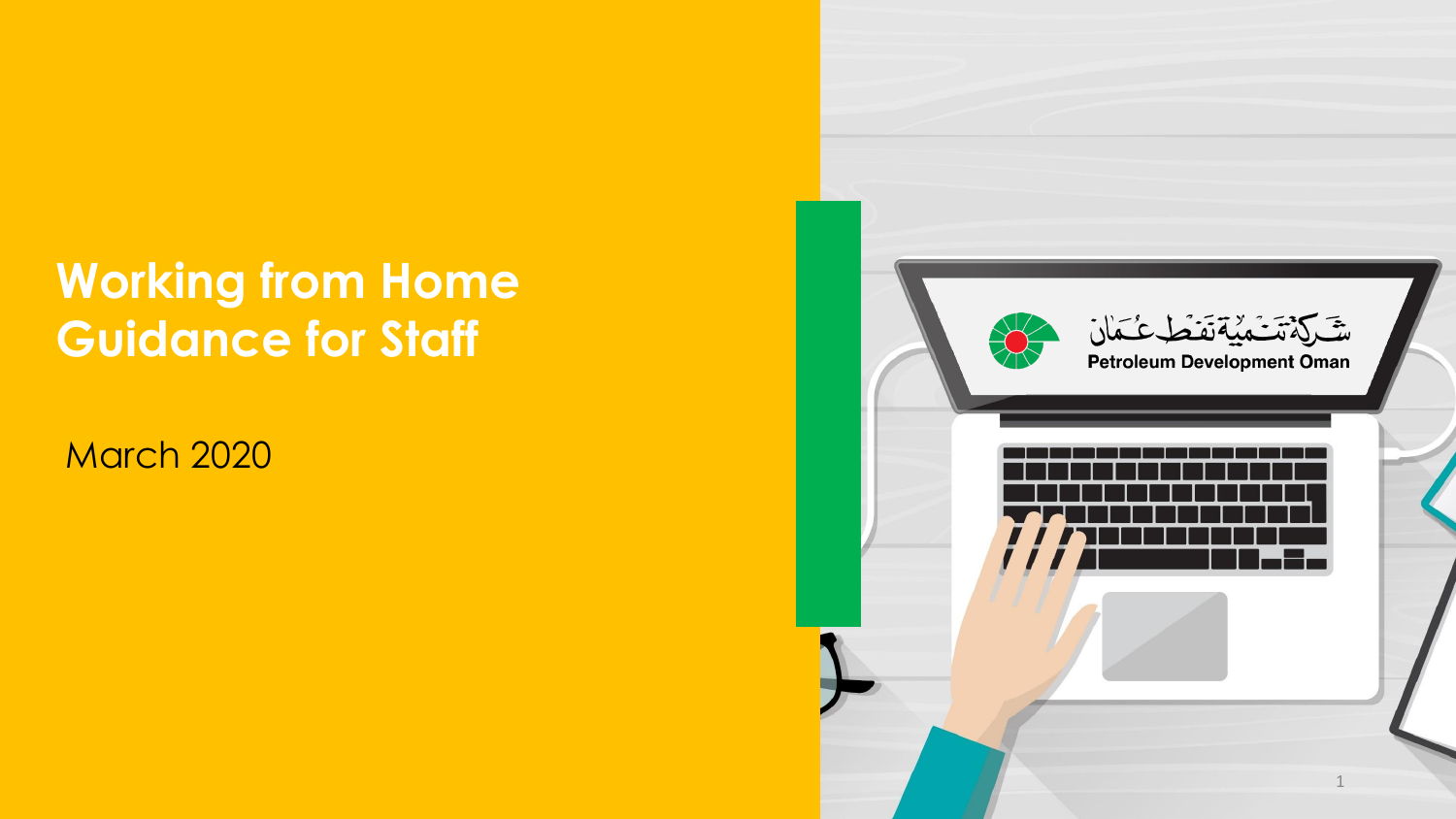Working from home can be a challenge and a big adjustment

This is a guide to help employees and supervisors who are working from home with tips and guidance.

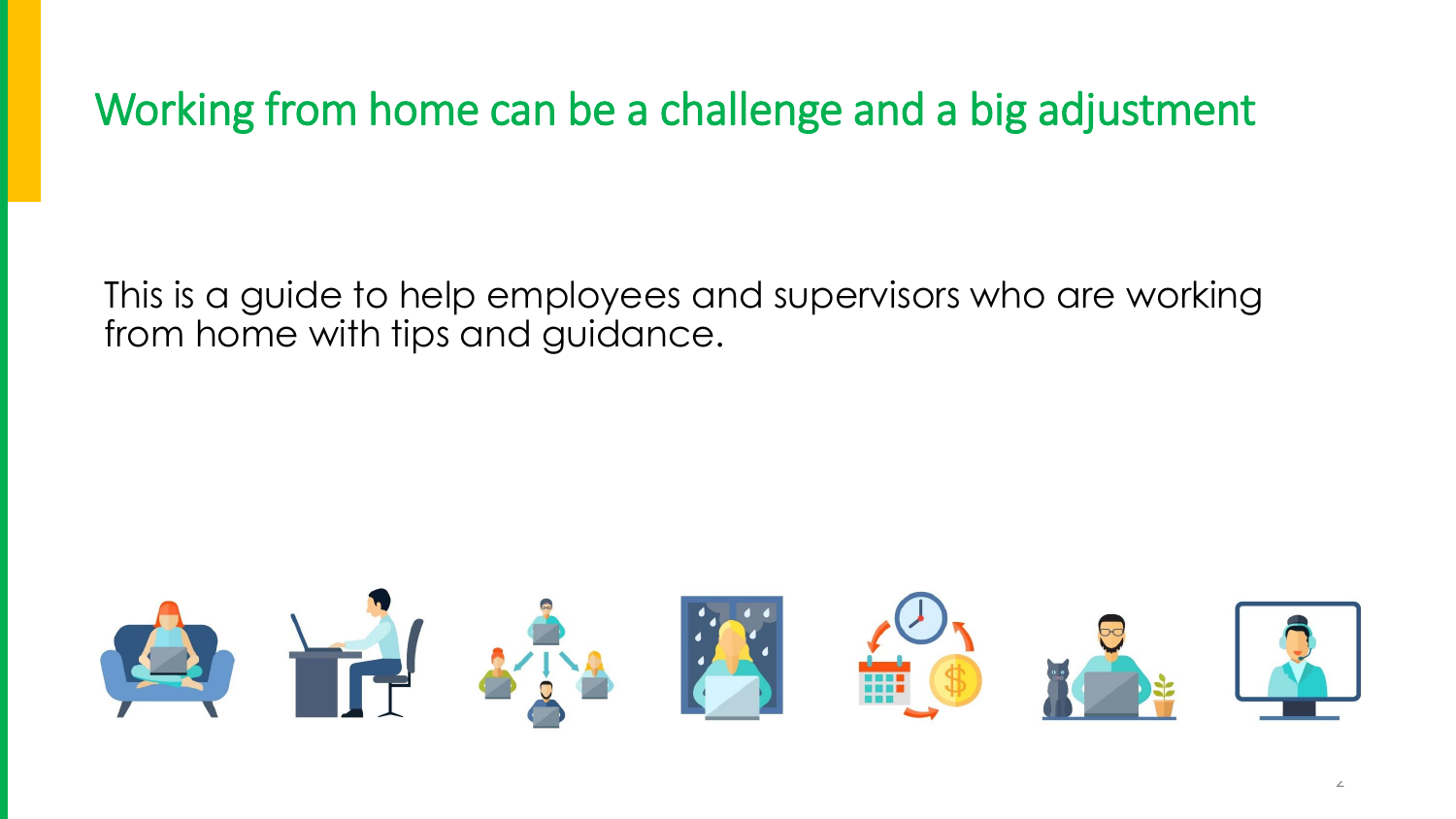# Stay Healthy

- Maintain a healthy diet and stay hydrated
- Take short breaks
- Exercise and stretch regularly
- Keep work area separated
- Maintain a good posture, avoid working from bed or the couch

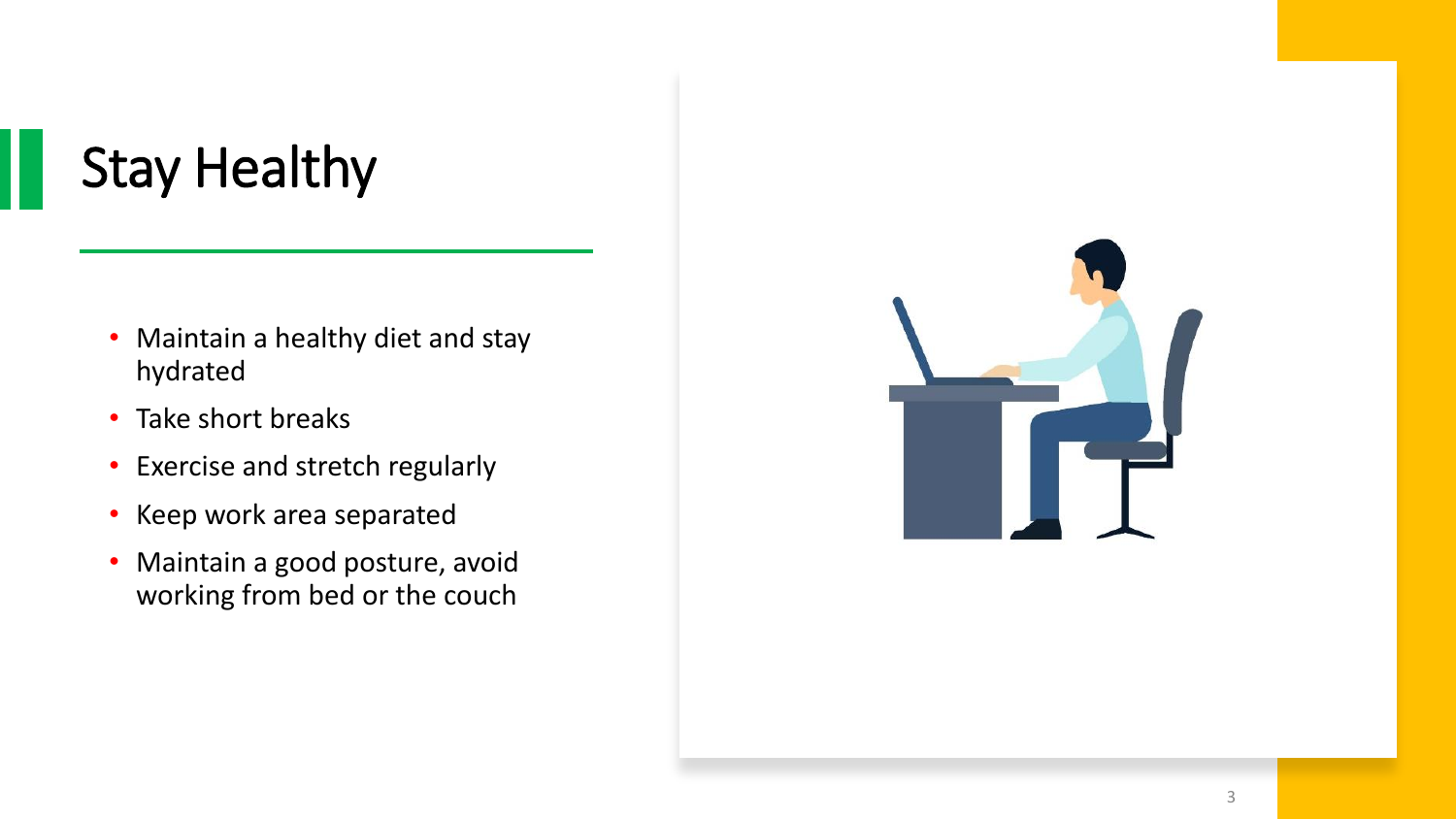## Stay Productive

- Maintain regular hours
- Create a morning routine
- Keep a dedicated and quiet office space
- Dedicate time slots for different tasks

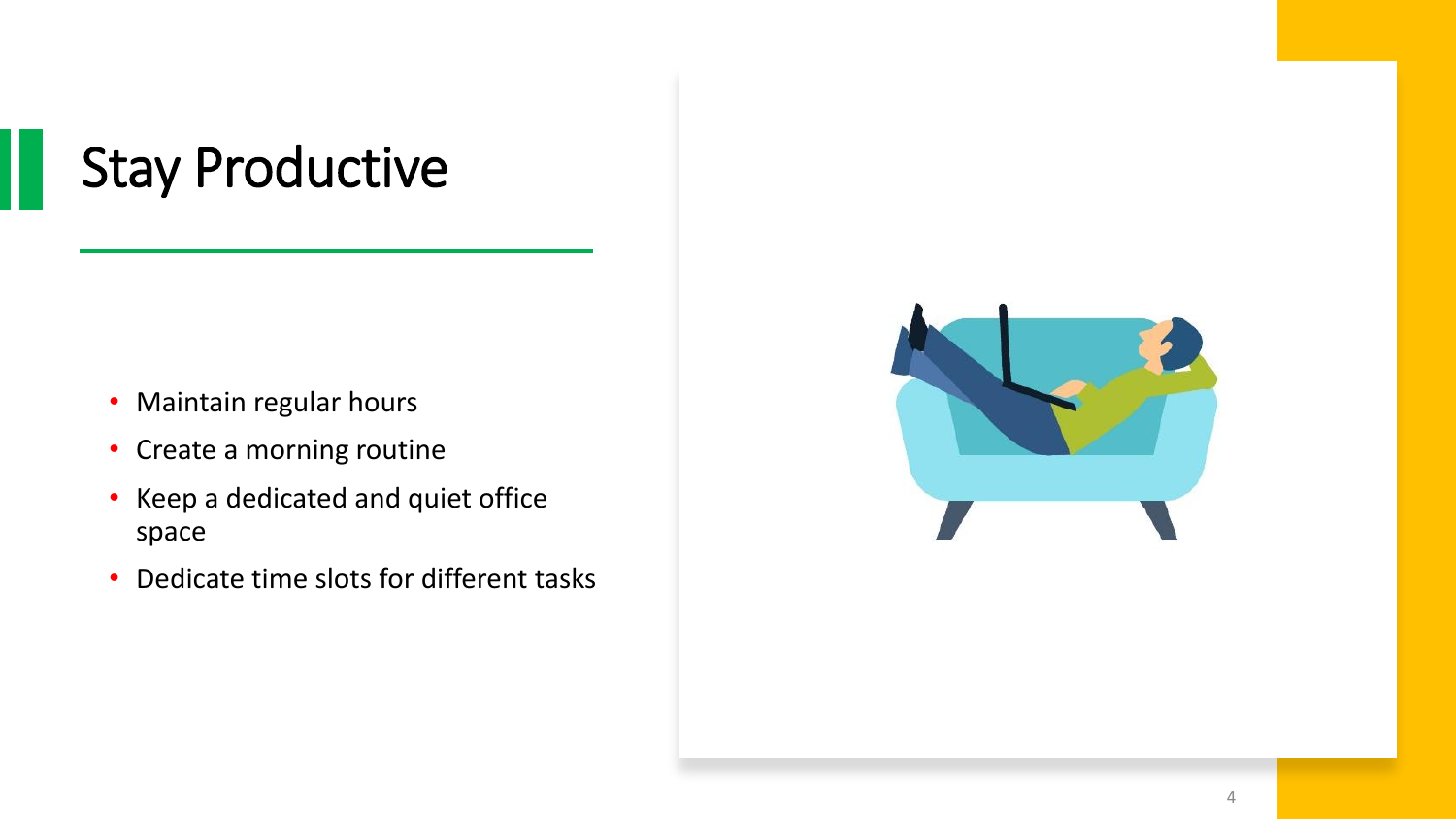# Stay Connected

- Stay connected with peers using technology
- Ask for help and support when you need it
- Offer help and support if your colleague is struggling

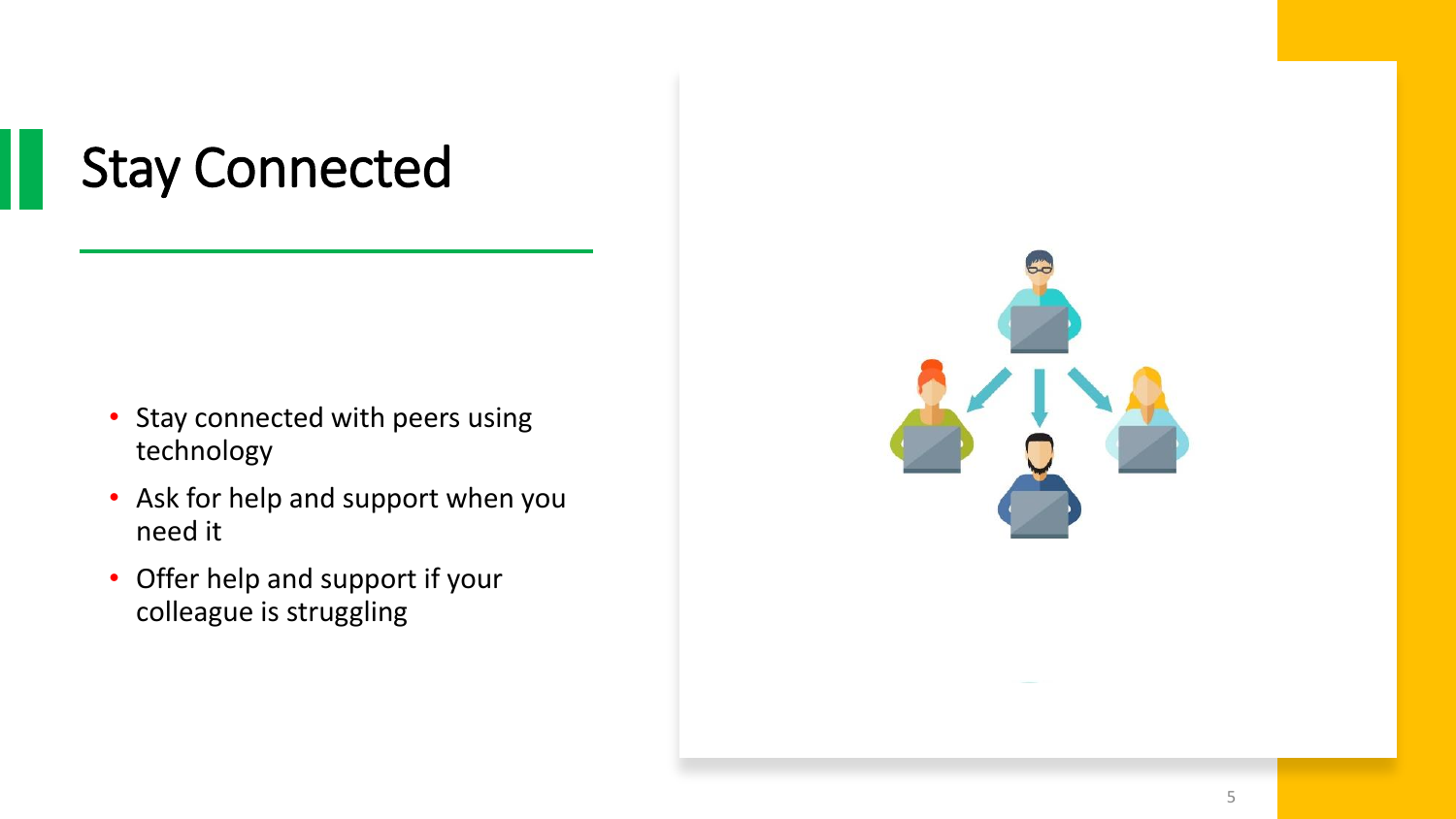# Tips for Supervisors



#### **Physical Health**

- Be mindful that this is a new working environment for team members & working environment may not be conducive
- **Encourage** stretches & breaks during long meetings

### **Mental Health**

- Encourage the team to focus on what they can influence, no matter how small
- Create a supportive team environment virtually that helps in creating an environment of psychological safety where trust is built and bonds are formed



### **Social Health**

- Focus on building the sense of community between team members aiming for peer to peer support
- Practice more proactive communication and checking in on the team as it is easy for members to feel isolated